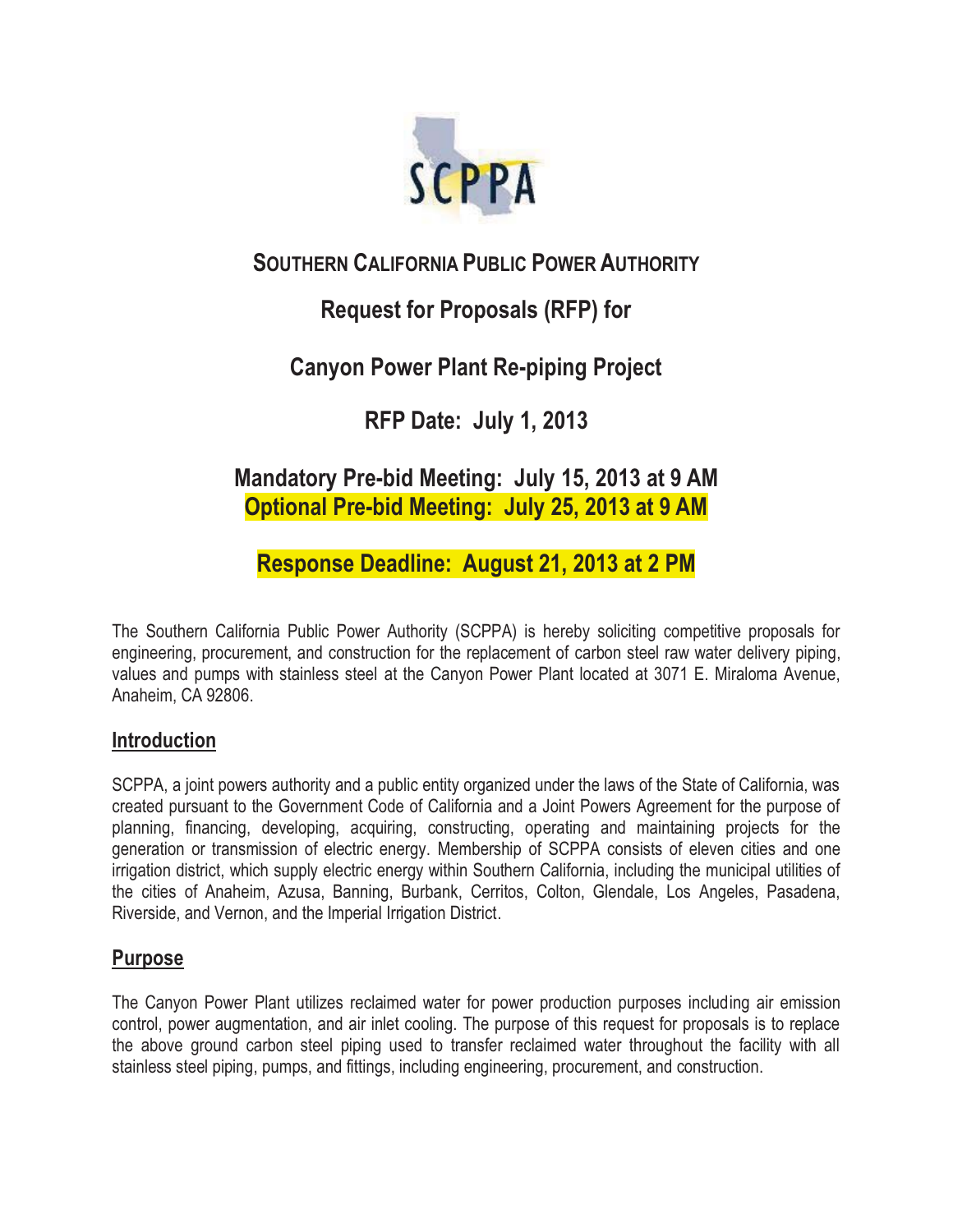## **Scope of Work**

#### **General**

The General Engineering Contractor's (Contractor) scope of work includes the replacement of pipework, pumps, and fittings in accordance with these construction documents. The work shall include but not be limited to:

- $\bullet$ Site survey
- -Engineering design
- -Drawing review
- $\bullet$ Requests for Information
- -Material estimation
- -Produce Work Packages
- $\bullet$ Equipment procurement
- $\bullet$ Installation and QA during installation
- -Site restoration
- $\bullet$ As-built drawings (in the event of deviation from current pipe routes or pipe support methods)

There shall be a single point of responsibility for the work.

The Contractor shall be responsible for the engineering investigation of all aspects of integration and successful operation of existing and new equipment.

The Contractor shall be responsible for safe isolation (lock out), disconnection and reconnection of motors and other electrical equipment.

The Contractor shall be responsible for all aspects of the plant within the boundaries described by the terminal points and which are necessary to complete the work, whether expressly mentioned in these requirements or not.

#### **Terminal Points**

The mechanical and electrical terminal points are defined in the drawings supplied with these construction documents provided in Appendix A.

#### **Material Supply**

The Contractor shall conform to the specifications and drawings supplied with these construction documents.

Replacement pumps and valves shall be outline interchangeable and sourced from the same manufacturer. In the event that compliant equipment cannot supplied by the original manufacturer, the Contractor shall seek the SCPPA's agreement to the proposed alternative equipment and any necessary pipework modifications. All equipment shall be new and warranted for a minimum of one (1) year after completion.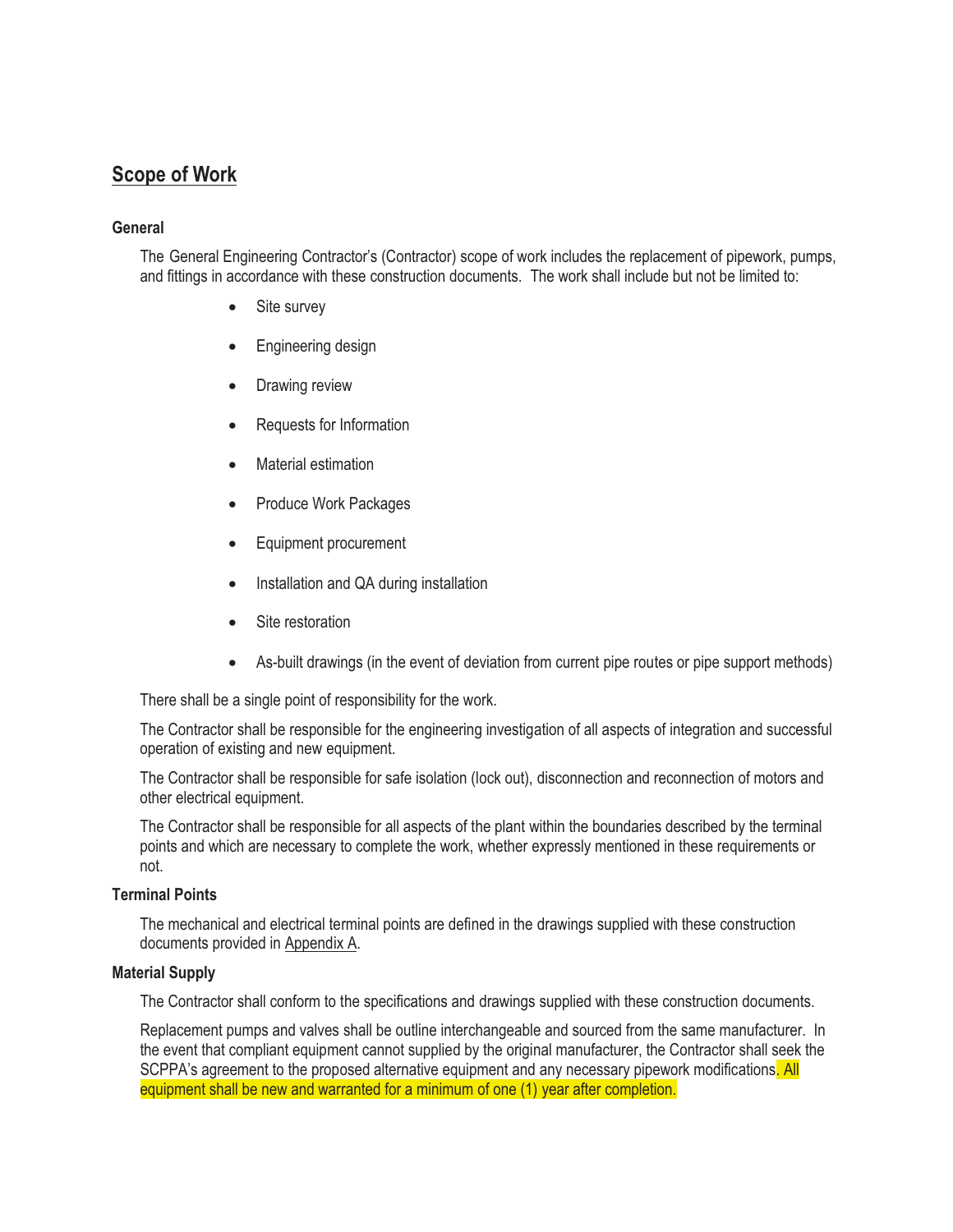#### **Site Services**

The Contractor shall provide details and costs of his proposed oversight of installation of the revised pipework system.

The Contractor shall hold a California Class "A" license and a National Board "R Stamp" welding certificate and provide experienced personnel to undertake and supervise the work for this project. Contractor shall provide references for a minimum of three projects of similar scope completed within the last five (5) years, including personnel involved.

Not later than thirty (30) days prior to the scheduled start date, the Contractor shall prepare and submit to SCPPA a work plan for SCPPA's review and approval.

#### **Exclusions**

The Contractor shall clearly identify items that are specifically excluded from their scope of work; provided, however, certain exclusions may disqualify Contractor's proposal.

The Works shall be complete with all the equipment installed for its safe, efficient and reliable operation.

Where any item of equipment or service is not specifically detailed in the Bid Documents, then provided such items are necessary to fulfill the purpose of the scope of work and these Requirements, they shall be deemed the Contractor's responsibility.

#### **Schedule**

All work performed hereunder shall not start before November 1, 2013 and shall be completed prior to December 31, 2013.

Components shall be pre-fabricated to the extent possible, and raw water delivery system outages shall be coordinated and approved by SCPPA and kept to a minimum.

#### **Scope of Supply Summary**

The Contractor's scope of work for the modifications shall be in accordance with the drawings [to be revised to reflect changed workscope] and specifications supplied with these construction documents.

The following material shall be replaced as indicated on drawings:

a. Above-ground carbon steel water supply lines, including piping and valves. Specification 232000-Canyon Piping Spec Rev 0 refers.

The approximate quantity of piping is 255 lf. Contractor to refer to construction documents for pipe size and material. Contractor shall field survey piping system for final material quantity.

Butterfly Valves are Flowseal. Gate, Globe and Check valves are Sharpe. Existing valves shall be replaced with valves that match the existing in size, function and pressure class and meet Specification 230523-Manual Valves Rev 0 refers

b. Equipment, valves and piping on vendor-packaged filter skid. Re-use existing controls and instrumentation and reconnect as required. Contractor to coordinate with skid vendor, Rosedale Filter per Drawing CG-M-116 Note 4 , and Pump vendor, Flowserve Inc. Document J03908 – "Raw Water Pump Skid IOM Manual – Abridged" refers to existing pumps and includes the Electric motor O&M instructions which are being re-used.

c. Equipment, valves and piping to be replaced on vendor-packaged Chiller Skid is described by M101 - Chiller Skid Pipe Replacement Workscope. Re-use existing controls and instrumentation and reconnect as required. Contractor to coordinate with skid vendor TAS (Houston, TX).

d. Two (2) raw water pumps Tag Numbers 0-RWS-PP-002A and 0-RWS-PP-002B per SS 316L Raw Pump Data Sheet MK102: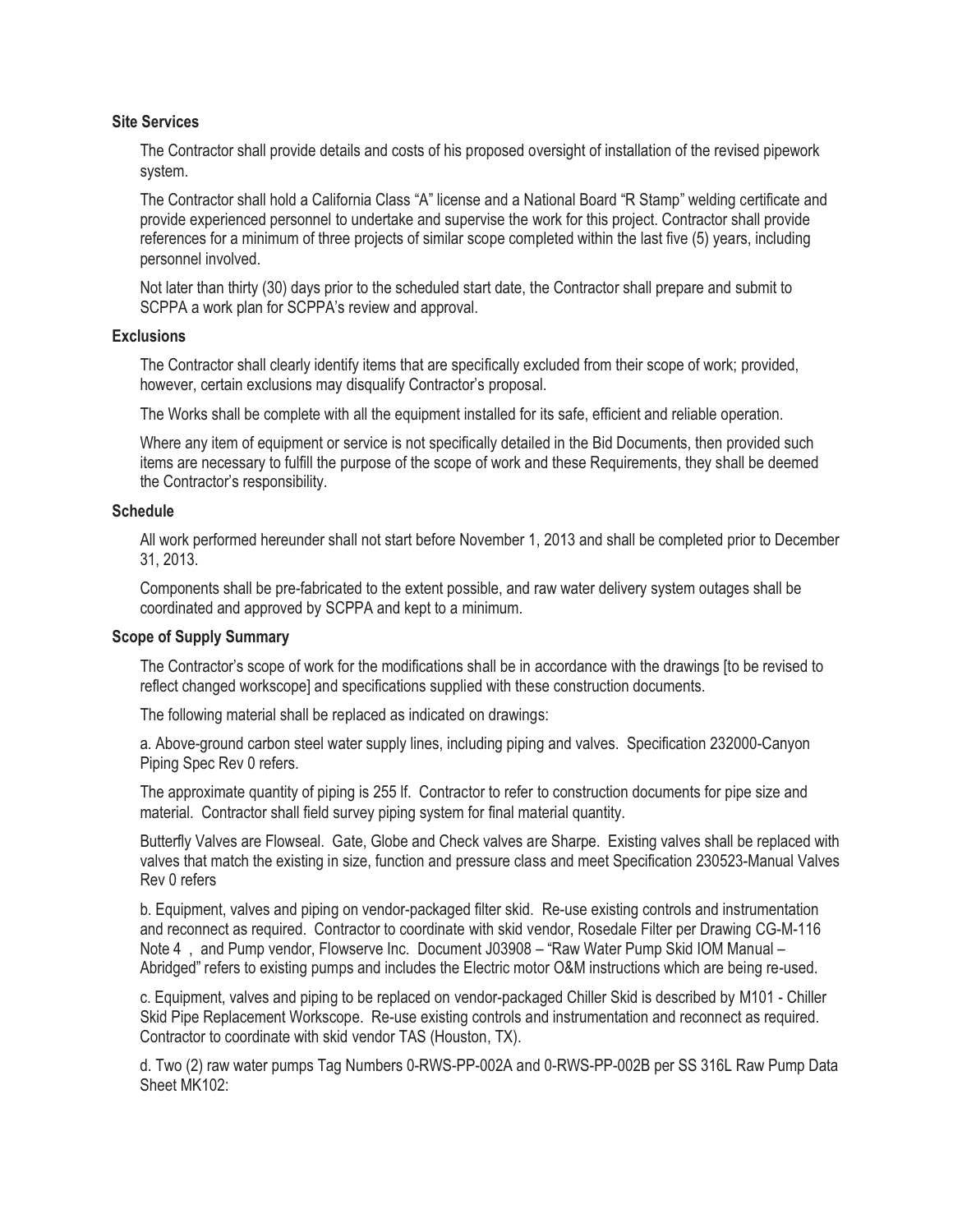| Manufacturer           | Flowserve                                 |
|------------------------|-------------------------------------------|
| Model                  | 2K4X3-82RV (316SS casing, 316L internals) |
| <b>GPM</b>             | 751                                       |
| <b>TDH</b>             | 154 FT H2O                                |
| Impeller Diameter (in) | 7.25                                      |
| <b>RPM</b>             | 3550                                      |
| <b>HP</b>              | 29.2                                      |
| Efficiency             | 68.40%                                    |

- 1. d. The two (2) 15 micron bag filter tanks are to be removed, cleaned of rust and epoxy coated and returned to service with Two (2) new 15 micron bag filter assemblies (part number Rosedale PO-15- PZS-SS).The units shall be removed from the skid and the tanks complete with connecting pipe elbows shall be cleaned to bare clean metal and prepared for epoxy coating; 3 coats on the inside, 2 coats on the outside. Specification M100 identifies the required work scope for these vessels. For costing purposes please refer to the data sheet for Carboline Plastite 7159, attached. This data sheet outlines a surface preparation and epoxy application suitable for contractor cost estimating purposes. Specification M100 identifies the surface quality post-cleaning and pre-application of epoxy coating. The vendor shall perform The ultimate specification may include the requirement for pin hole testing of the applied epoxy]. Contractors may specify replacement tanks in 304 grade Stainless Steel, available from Rosedale, if this is deemed a more cost effective solution.
- 2. The contractor shall inspect the welds for cracking. If cracks are identified, a rectification or tank replacement program will be agreed as an extra cost item.
- 3. The baskets (304 Stainless Steel) will be re-used.
- 4. New filter elements shall be provided, Rosedale reference Rosedale PO-15-PZS-SS which are Polypropylene with 304 grade Stainless Steel reinforcing bands, 8 per filter tank.

The following equipment items are excluded from the scope of work:

- -Pump motors, starters and electrical equipment will be reused.
- Pump base plates etc. will be reused.
- The existing two (2) 5 micron raw cartridge filters will not be replaced.
- The plant demineralised water system, including the demineralised water storage tank, was designed to handle corrosive water and is not to be replaced.
- The buried portion of the raw water supply line as it enters the CPP is PVC, which is acceptable and is not to be replaced.
- Two (2) raw water pumps, Tag Numbers RWS-PP-001A and RWS-PP-001B and one (1) Emerson Model Daniel 1500 flow meter, Tag Number OFE 1500 at the OCSD will be replaced by client.
- -Irrigation pump, Tag Number RWS-PP-004.

The drawings and specifications shall take precedence over the above lists.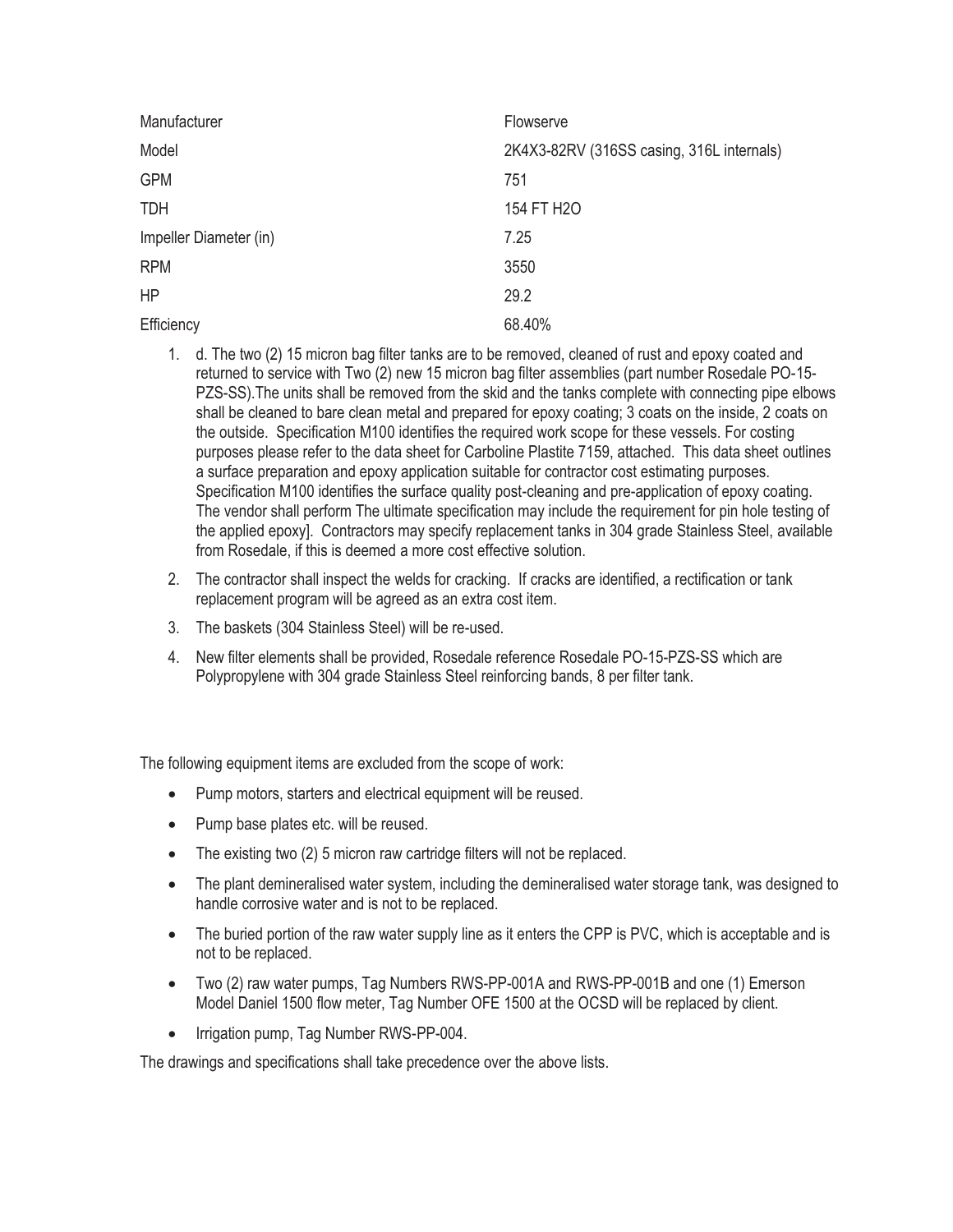#### **Proposal Submission Required Elements**

**1. Transmittal Letter:** A brief statement of the Contractor's understanding of the work to be done and commitment to perform the work as scheduled including a summary of exceptions taken to the request for proposal requirements, statement of work, specifications, and reference to any proposed contractual terms and conditions required by the proposer. An officer authorized to bind must sign the proposal on behalf of the proposer and must include the following declarations on the Transmittal Letter: "This proposal is genuine, and not sham or collusive, nor made in the interest or in behalf of any person not herein named; the proposer has not directly or indirectly induced or solicited any other proposer to put in a sham bid, or any other person, firm or corporation to refrain from submitting a proposal; and the proposer has not in any manner sought by collusion to secure for themselves an advantage over any other proposer."

**2. Applicant Information**: Provide legal name of Company, Physical Street Address, e-mail address, Telephone, Name and Title of individuals authorized to represent the Contractor.

**3. Contractor Compensation:** Contractor shall complete the proposal bid sheet provided in Appendix B, which includes a lump-sum price for the scope of work described herein and optional time and materials pricing for any changes to the scope authorized by SCPPA, in a separate sealed envelope. One hardcopy of the pricing proposal bid sheet shall be submitted.

**4. Contractual Terms and Conditions:** Services provided pursuant to this proposal shall be in accordance with the terms and conditions provided in the sample Professional Services Agreement shown as Appendix C. Any exceptions to these terms and conditions shall be clearly noted in Contractor's proposal; provided, however, such exceptions may cause disqualification.

**5. Experience:** Contractor shall clearly identify project participants and management team. a. Describe your firm's experience within the engineering and delivery of the Areas of Interest as referenced above and as may be applicable to this request for proposals, your organizational structure, management qualifications, and other contract related qualifications, including number of years firm has been in business.

b. Specify key employees and describe their qualifications, experience and duties related to this request for proposals, including the office location(s) where work will be performed. Describe all relevant training received by journey level craft workers, including OSHA safety training. Describe the apprenticeship program utilized for craft workers. Provide evidence that your organization has a "R" stamp certification for repair of steam boilers. Also include the number of labor hours, by classification, estimated to complete the scope of work. c. Provide a commitment statement for the retention and use of key employees as proposed, their availability to initiate and sustain the proposal, as well as planned supplement if not available to assure project delivery.

d. State whether proposer will use subcontractors to perform services pursuant to the contract. Should the use of subcontractors be offered, the proposer shall provide the same assurances of competence for the subcontractor, plus the demonstrated ability to manage and supervise the subcontracted work. Subcontractors shall not be allowed to further subcontract with others for work which is integral to the proposed solution. The provisions of this contract shall apply to all subcontractors in the same manner as to the proposer. Proposer is required to perform no less than 30% of all scope of work.

e. Contractor shall indicate any and all pending litigation that could affect the viability of Contractor's proposal, continuance of existing contracts, operation or financial stability.

f. Describe whether the proposer has, within the last three years, rendered any service to SCPPA or to any of SCPPA's Member Agencies, either as a contractor or subcontractor, either under the current proposer's name or any other name or organization. If so, please provide details (status as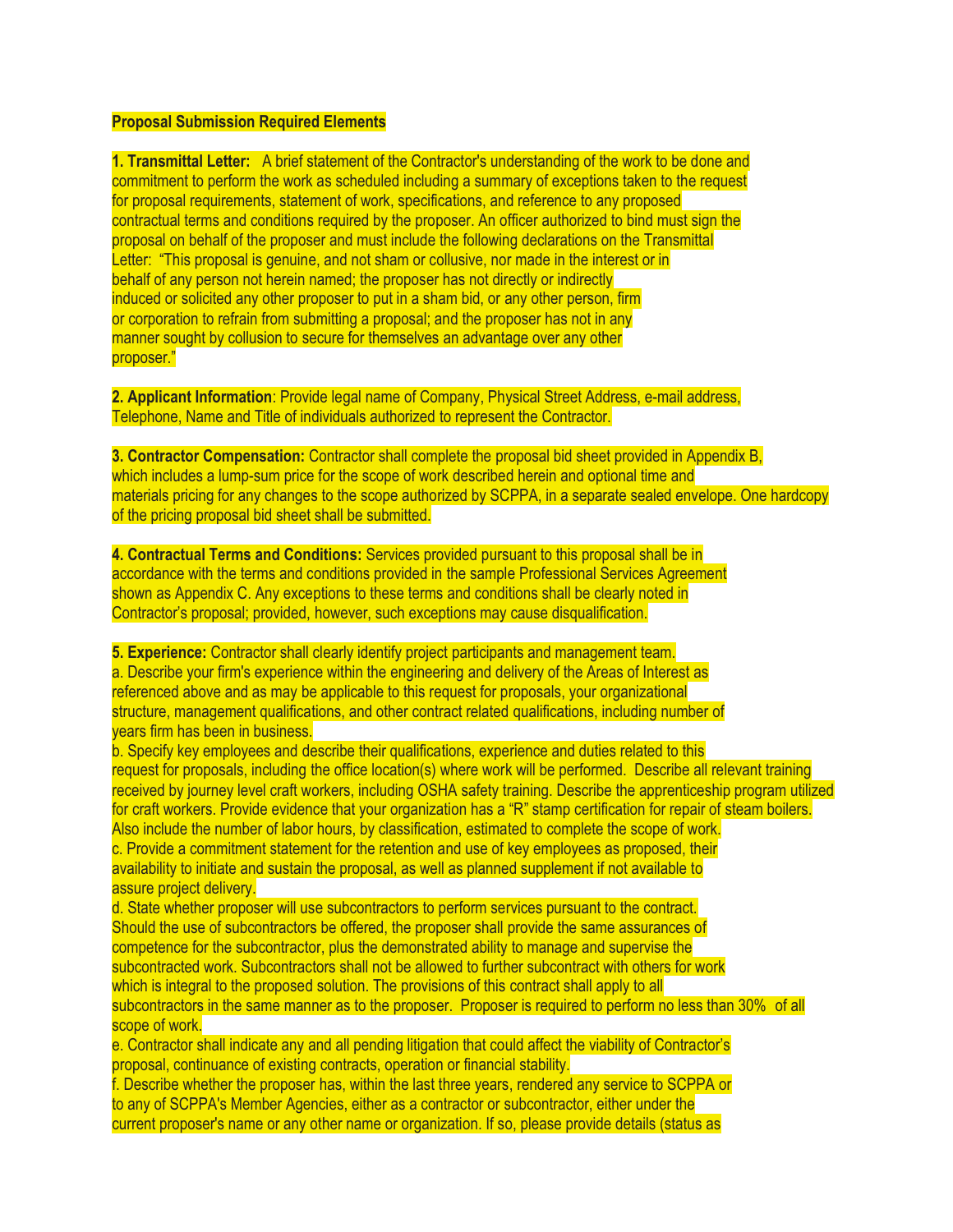prime or subcontractor, brief description of the contract, contract start and end dates, the contract administrator name, and total actual contract expenditures).

g. Contractor shall be a licensed contractor in the State of California, in good standing. Please provide copies of all applicable contractor licenses.

h. Provide proof of current public liability insurance and property damage insurance (issued by an insurance company admitted in the State of California to issue such insurance).

i. List all OSHA penalties received in the past three (3) years.

j. Provide specific examples of up to five (5) similar projects completed within the last three (3) years, including the name of the utility/owner, a reference contact person and their role on the project, a description of work performed, the project award amount, the value of change orders approved, the value of all liquidated damages assessed, and identify any labor violations including failure to pay prevailing wages.

#### **Mandatory Pre-bid Meeting**

All Contractors submitting proposals are required to attend a mandatory pre-bid meeting scheduled for July 15, 2013 at 9 AM or the optional pre-bid meeting scheduled for July 25 at 9 AM at the power plant site, located at 3071 E. Miraloma Avenue, Anaheim, CA 92806.

Contractors attending the pre-bid meeting are required to execute the non-disclosure agreement (NDA) provided in Appendix D. Please submit an executed NDA to Larry Davis at larrydavis@anaheim.net prior to the pre-bid meeting, including the name and phone number of the person attending the meeting:

#### **Proposal Terms and Conditions**

1. SCPPA reserves the right to cancel this RFP at any time, reject any and all proposals and to waive irregularities.

2. SCPPA shall determine at its sole discretion the value of any and/or all proposals including price and non-price attributes.

3. Proposals may be sub-divided or combined with other proposals, at SCPPA's sole discretion.

4. SCPPA shall perform an initial screening evaluation to identify and eliminate any proposals that are not responsive to the request for proposals, and do not meet the minimum requirements set forth in the request for proposals. For those proposals that do not meet the minimum requirements set forth in the request for proposals, the sealed pricing proposals will not be opened. Proposals submitted by respondents that lack appropriate creditworthiness and sufficient financial resources, have poor safety records, insufficient insurance, licensing in poor standing, insufficient experience on similar types of projects, currently does not have a "R" stamp certification to perform work on steam boilers or qualifications that fail to demonstrate that the appropriate training of journey and apprentice level workers are satisfied to provide dependable and reliable services will not be deemed to meet the minimum requirements.

5. SCPPA reserves the right to submit follow up questions or inquiries to request clarification of information submitted and to request additional information from any one or more of the respondents. 6. SCPPA reserves the right, without qualification and in its sole discretion, to accept or reject any or all proposals for any reason without explanation to the respondent, or to make the award to that respondent, who, in the opinion of SCPPA, will provide the most value to SCPPA and its customers. 7. SCPPA may decline to enter into any potential engagement agreement or contract with any

respondent, terminate negotiations with any respondent, or to abandon the request for proposal process in its entirety.

8. SCPPA reserves the right to make an award, at its sole discretion, irrespective of price or technical ability, if SCPPA determines that to do so would result in the greatest value to SCPPA and its Member Agencies.

9. Those respondents who submit proposals agree to do so without legal recourse against SCPPA, its Member Agencies, their directors, officers, employees and agents for rejection of their proposal(s) or for failure to execute or act on their proposal for any reason.

10. SCPPA shall not be liable to any respondent or party in law or equity for any reason whatsoever for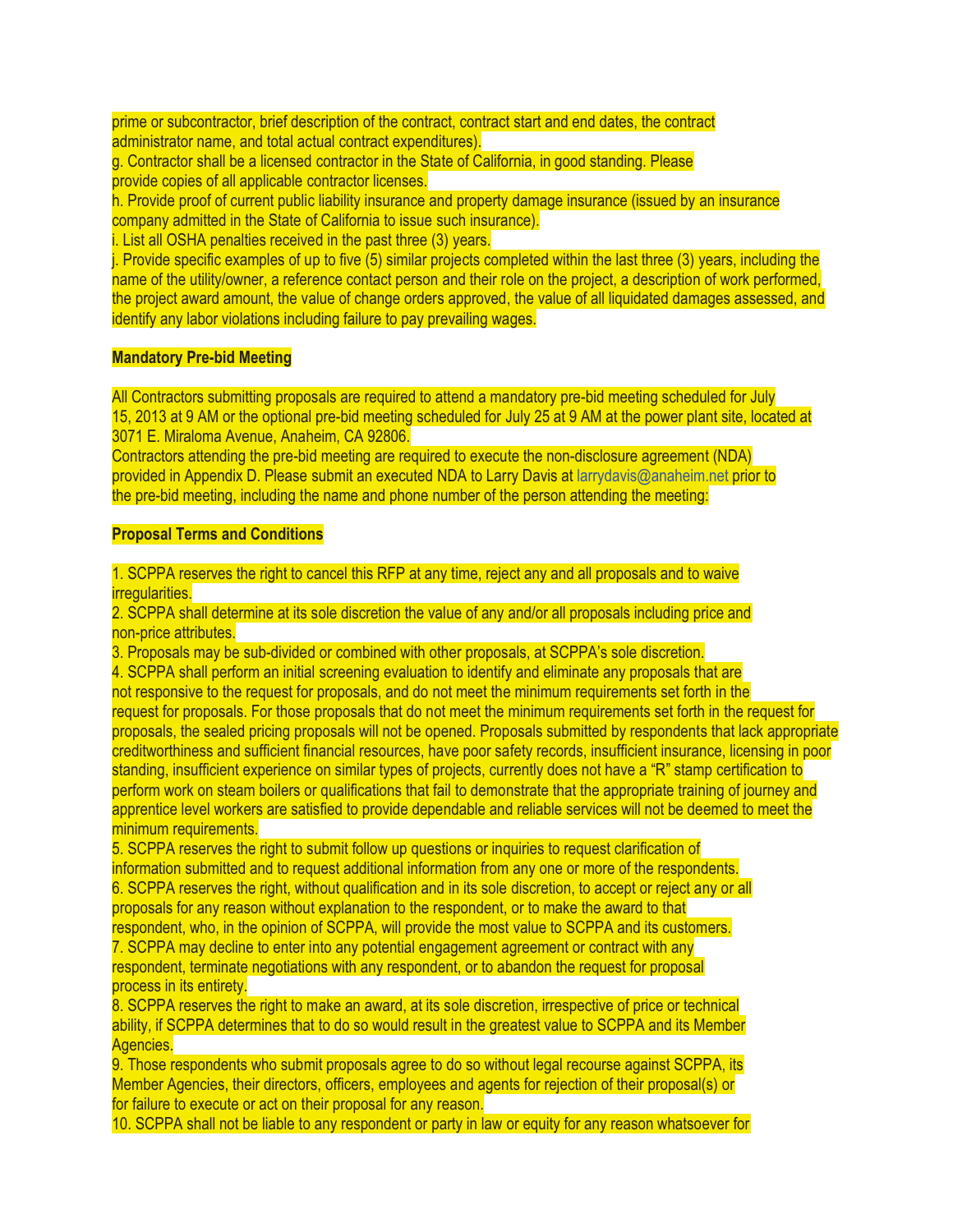any acts or omissions arising out of or in connection with this request for proposals.

11. SCPPA shall not be liable for any costs incurred by any respondents in preparing any information for submission in connection with this RFP process or any and all costs resulting from responding to this RFP. Any and all such costs whatsoever shall remain the sole responsibility of the respondent 12. SCPPA may require certain performance assurances from proposers prior to entering into negotiations for a proposed project. Such assurances may potentially include a requirement that proposers provide some form of performance security.

13. Either SCPPA collectively or Member Agencies individually may respond to, or enter into negotiations for a proposal. SCPPA is not responsible or liable for individual Member Agency interactions with the respondent which are not entirely contained within SCPPA's option or election to engage the respondent as defined herein.

14. If selected, the respondent shall conform to prevailing wage rates applicable to the location(s) where any work is being performed.

15. Submission of a proposal constitutes acknowledgement that the respondent has read and agrees to be bound by the terms and specifications of this RFP and any addenda subsequently issued prior to the due date for a proposal.

16. Information in this RFP is accurate to the best of SCPPA's knowledge but is not guaranteed to be correct. Respondents are expected to complete all of their due diligence activities prior to entering into any final contract negotiations with SCPPA.

17. SCPPA reserves the right to reject any proposal for any reason without cause. SCPPA reserves the right to enter into relationships with more than one vendor, can choose not to proceed with any respondent with respect to one or more categories of services, and can choose to suspend this RFP or to issue a new RFP that would supersede and replace this one.

18. If selected, the respondent shall be the sole responsible party for providing a one (1) year warranty for workmanship and materials provided.

#### **Proposal Submission Delivery Requirements**

One sealed hard copy of Contractor's proposal, and one separately sealed envelope containing the pricing proposal shall be submitted to the following address prior to 2 PM on August 21, 2013:

#### Larry Davis

City of Anaheim (SCPPA's Operating Agent for Canyon Power Plant) 201 S. Anaheim Blvd. MS-701 Anaheim, CA 92805 714-765-5112

Electronic copies of the proposal shall also be sent to the following email addresses, excluding the pricing proposal, which shall be provided in one separately sealed envelope:

larrydavis@anaheim.net cbyrom@anaheim.net knguyen@scppa.org

If the file size is greater than 10 MB, then please provide a link to download the file from the email or make other arrangements to deliver the proposal electronically, excluding the pricing proposal. Larry Davis is the point of contact for the RFP. No contact should be made with the Board of Directors, any committee or working group representatives, or SCPPA Participating Member Agencies concerning this request for proposals.

All information received by SCPPA in response to this request for proposals is subject to the California Public Records Act and all submissions may be subject to review in the event of an Audit.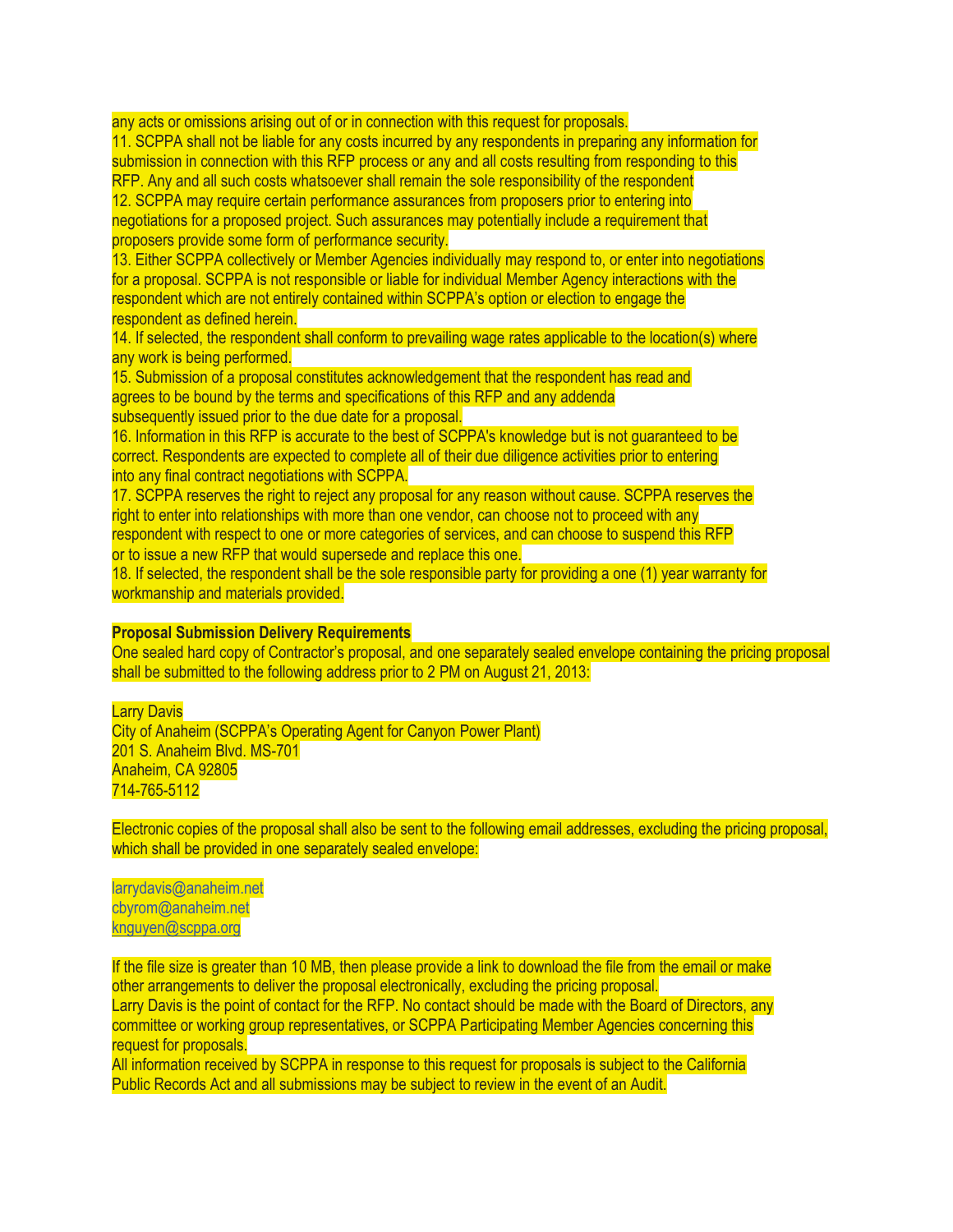# **Appendix A**

# **Scope of Work Drawings**

## [To be provided at the Mandatory Pre-bid Meeting at Canyon Power Plant]

| A. Documents and Drawings Provided with this Bid Document as Electronic Files |                                                                                               |
|-------------------------------------------------------------------------------|-----------------------------------------------------------------------------------------------|
| Document Number                                                               | Description                                                                                   |
| Specification for Replacement of Pipework and<br>Fittings                     | Parsons Brinckerhoff Document Number 185155B - 001 [To<br>be revised, issued week of 7/22/13] |
| 230523-Manual Valves_Rev0                                                     | Specification - Valves                                                                        |
| 232000-Canyon Piping Spec_Rev0                                                | Specification - Piping and Fittings                                                           |
| J03908 - Raw Water Pump Skid                                                  | Raw Water Pump Skid, Vendor IOM Manual                                                        |
| $T-001$                                                                       | Title Sheet [To be revised, issued week of 7/22/13]                                           |
| $M-001$                                                                       | <b>Mechanical - General Notes</b>                                                             |
| M-002                                                                         | Mechanical - Symbols and Abbreviations                                                        |
| CGD-M-101 SHEET 1                                                             | Demolition P&ID - Chilled Water System                                                        |
| CGD-M-M114 SHEET 1                                                            | Demolition P&ID - Raw Water System [To be revised, issued<br>week of 7/22/13]                 |
| CGD-M-116 SHEET 1                                                             | Demolition P&ID - Water Conditioning System [To be<br>revised, issued week of 7/22/13]        |
| CG-M-101 SHEET 1                                                              | P&ID - Chilled Water System                                                                   |
| CG-M-M114 SHEET 1                                                             | P&ID - Raw Water System [To be revised, issued week of<br>$7/22/13$ ]                         |
| CG-M-116 SHEET 1                                                              | P&ID - Water Conditioning System [To be revised, issued<br>week of 7/22/13]                   |
| CG-RWS-0001                                                                   | <b>Mechanical Piping Isometric</b>                                                            |
| CG-RWS-0004                                                                   | <b>Mechanical Piping Isometric</b>                                                            |
| CG-RWS-0005                                                                   | Mechanical Piping Isometric [To be revised, issued week of                                    |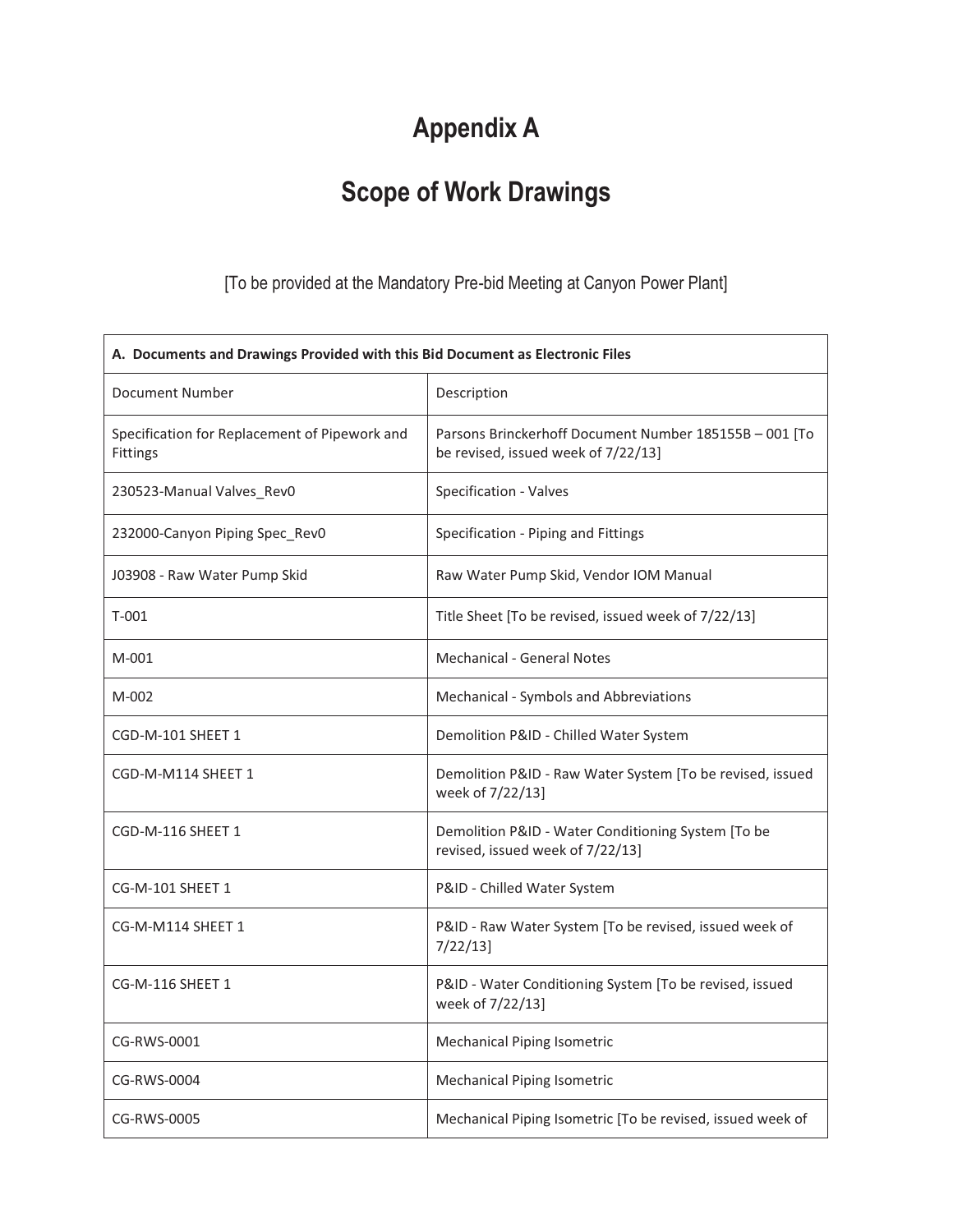|             | $7/22/13$ ]                                                               |
|-------------|---------------------------------------------------------------------------|
| CG-RWS-0025 | <b>Mechanical Piping Isometric</b>                                        |
| CG-RWS-0026 | <b>Mechanical Piping Isometric</b>                                        |
| CG-RWS-0105 | <b>Mechanical Piping Isometric</b>                                        |
| CG-RWS-0106 | <b>Mechanical Piping Isometric</b>                                        |
| CG-RWS-0107 | <b>Mechanical Piping Isometric</b>                                        |
| CG-GRW-0008 | <b>Mechanical Piping Isometric</b>                                        |
| CG-GRW-0009 | <b>Mechanical Piping Isometric</b>                                        |
| CG-GRW-0012 | Mechanical Piping Isometric [To be revised, issued week of<br>$7/22/13$ ] |
| M100        | Filter Tank Repair Workscope                                              |
| M101        | Chiller Skid Pipe Replacement Workscope                                   |
| M102        | New Raw Water Transfer Pump Data Sheet                                    |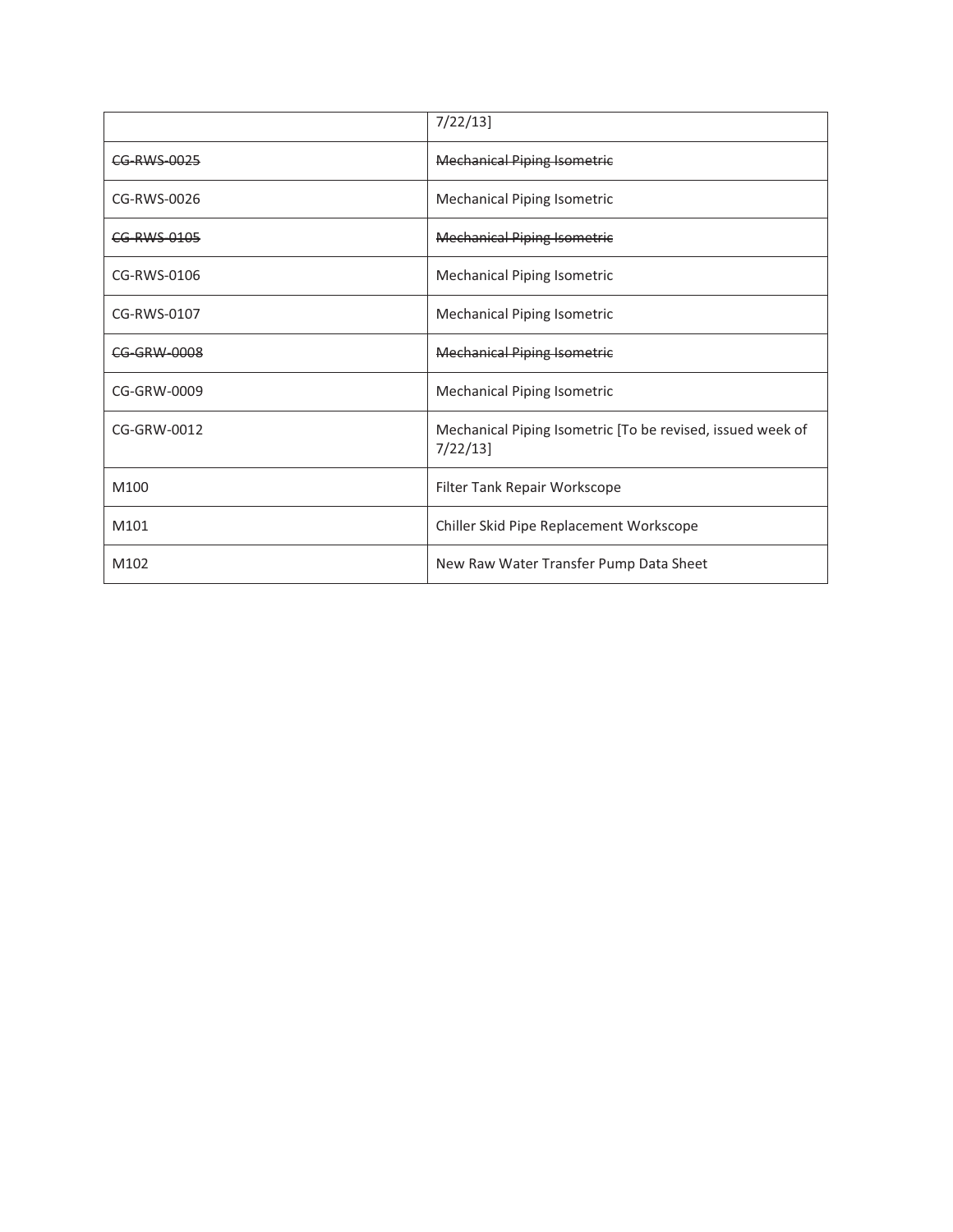# **Appendix B**

# **Proposal Bid Sheet**

FORM OF PROPOSAL FOR Services per **Southern California Public Power Authority RFP Dated July 1, 2013**

PROJECT NAME: **Canyon Power Plant Re-piping Project** Date: \_\_\_\_\_\_\_\_\_\_\_\_\_\_\_\_\_\_\_\_\_\_\_\_

and the company company company

\_\_\_\_\_\_\_\_\_\_\_\_\_\_\_\_\_\_\_\_\_\_\_\_\_\_\_\_\_\_\_\_\_\_\_\_\_\_\_\_ \_\_\_\_\_\_\_\_\_\_\_\_\_\_\_\_\_\_\_\_\_\_\_\_\_\_\_\_\_\_\_\_\_\_\_\_\_\_\_\_, [State]

Gentlemen:

The undersigned having visited the site of the above project and having familiarized himself with the local conditions affecting the cost of the work and with the Contract Documents, including Amendments and Addenda Nos.

\_\_\_\_\_\_\_\_\_\_\_\_\_\_\_\_\_\_\_\_\_\_\_\_\_\_\_\_\_\_\_\_\_\_\_\_\_\_\_\_\_\_, (Insert "None" or Addenda Nos.) hereby proposes to furnish all labor, materials, tools, equipment, insurance, and payment and performance bonds (if applicable) and to pay all taxes and to perform all things as provided in the specifications, all in accordance with the Contract Documents, for the following amount:

\$\_\_\_\_\_\_\_\_\_\_\_\_ Base Bid

 $\frac{1}{2}$  Sales Tax  $\frac{1}{2}$  % (if applicable)

\_\_\_\_\_\_\_\_\_\_\_\_\_\_\_\_\_\_\_\_\_\_\_\_\_\_\_\_\_\_\_\_\_\_\_\_\_\_\_\_\_\_\_\_\_\_\_\_\_\_\_\_ \_\_\_\_\_\_\_\_\_\_\_\_\_\_\_\_\_\_\_\_\_\_\_\_\_\_\_\_\_\_\_\_\_\_\_\_\_\_\_\_\_\_\_\_\_\_\_\_ \_\_\_\_\_\_\_\_\_\_\_\_\_\_\_\_\_\_\_\_\_\_\_\_\_\_\_\_\_\_\_\_\_\_\_\_\_\_\_\_\_\_\_\_\_\_\_\_\_\_\_\_ \_\_\_\_\_\_\_\_\_\_\_\_\_\_\_\_\_\_\_\_\_\_\_\_\_\_\_\_\_\_\_\_\_\_\_\_\_\_\_\_\_\_\_\_\_\_\_\_ \_\_\_\_\_\_\_\_\_\_\_\_\_\_\_\_\_\_\_\_\_\_\_\_\_\_\_\_\_\_\_\_\_\_\_\_\_\_\_\_\_\_\_\_\_\_\_\_\_\_\_\_

\$ Total Contract Amount

Unit prices shall be noted for additional work, work at premium rates or work countermanded and shall become a part of this Proposal. Unit Prices and/or alternate prices, taxable at the rate indicated above, are as follows:

\_\_\_\_\_\_\_\_\_\_\_\_\_\_\_\_\_\_\_\_\_\_\_\_\_\_\_\_\_\_\_\_\_\_\_\_\_\_\_\_\_\_\_\_\_\_\_\_ We agree to abide by this Bid until March 1, 2014 and it shall remain binding upon us and may be accepted at any time before that date. We acknowledge that the RFP, specifications, drawings and the RFP Appendices form part of this Contract. If this offer is accepted, we will provide the specified Performance Security, commence the Works as soon as is reasonably practicable after the Commencement Date, and complete the Works in accordance with the schedule discussed in the Specification. We guarantee that the works shall then conform to the Schedule of Guarantees. We are able to accept Owner's Commercial Conditions as the basis of Conditions of Contract.

We understand that you are not bound to accept the lowest or any Bid you may receive.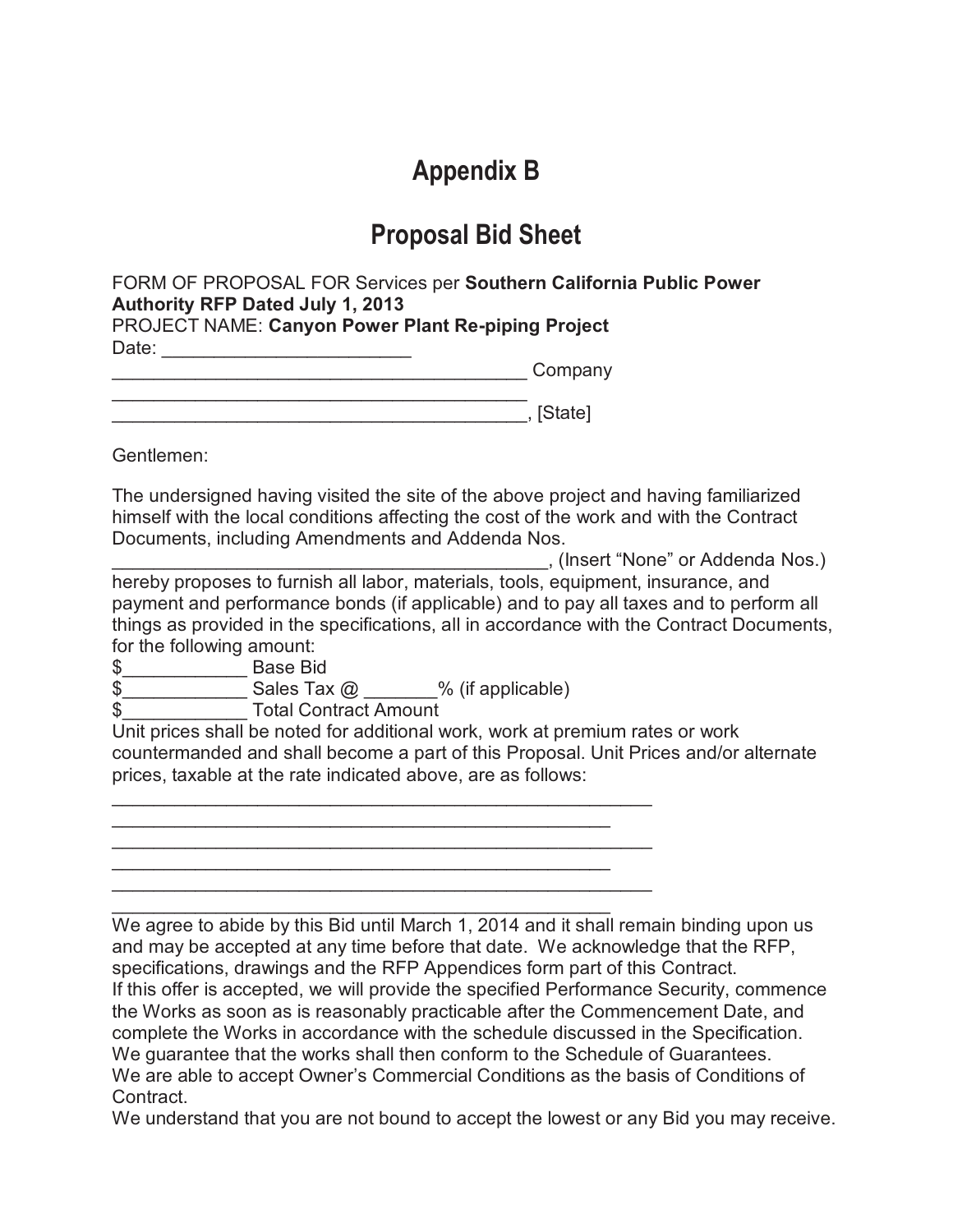Very truly yours,

(Bidder)

(Address of Bidder)

\_\_\_\_\_\_\_\_\_\_\_\_\_\_\_\_\_\_\_\_\_\_\_\_\_\_\_\_\_\_\_\_\_\_\_\_\_\_\_\_\_\_\_\_\_\_\_ (Title-Owner\*-Partner\*)

(Seal, if corporation) \_\_\_\_\_\_\_\_\_\_\_\_\_\_\_\_\_\_\_\_\_\_\_\_\_\_\_\_\_\_\_\_\_\_\_\_\_\_\_\_\_\_\_\_\_\_\_

(If Corporation – Name and Office Held)

\_\_\_\_\_\_\_\_\_\_\_\_\_\_\_\_\_\_\_\_\_\_\_\_\_\_\_\_\_\_\_\_\_\_\_\_\_\_\_\_\_\_\_\_\_\_\_

\_\_\_\_\_\_\_\_\_\_\_\_\_\_\_\_\_\_\_\_\_\_\_\_\_\_\_\_\_\_\_\_\_\_\_\_\_\_\_\_\_\_\_\_\_\_\_

\* If the business owned by the individual or partnership is conducted under a trade or assumed name, a certified copy of doing business under an assumed name should be annexed.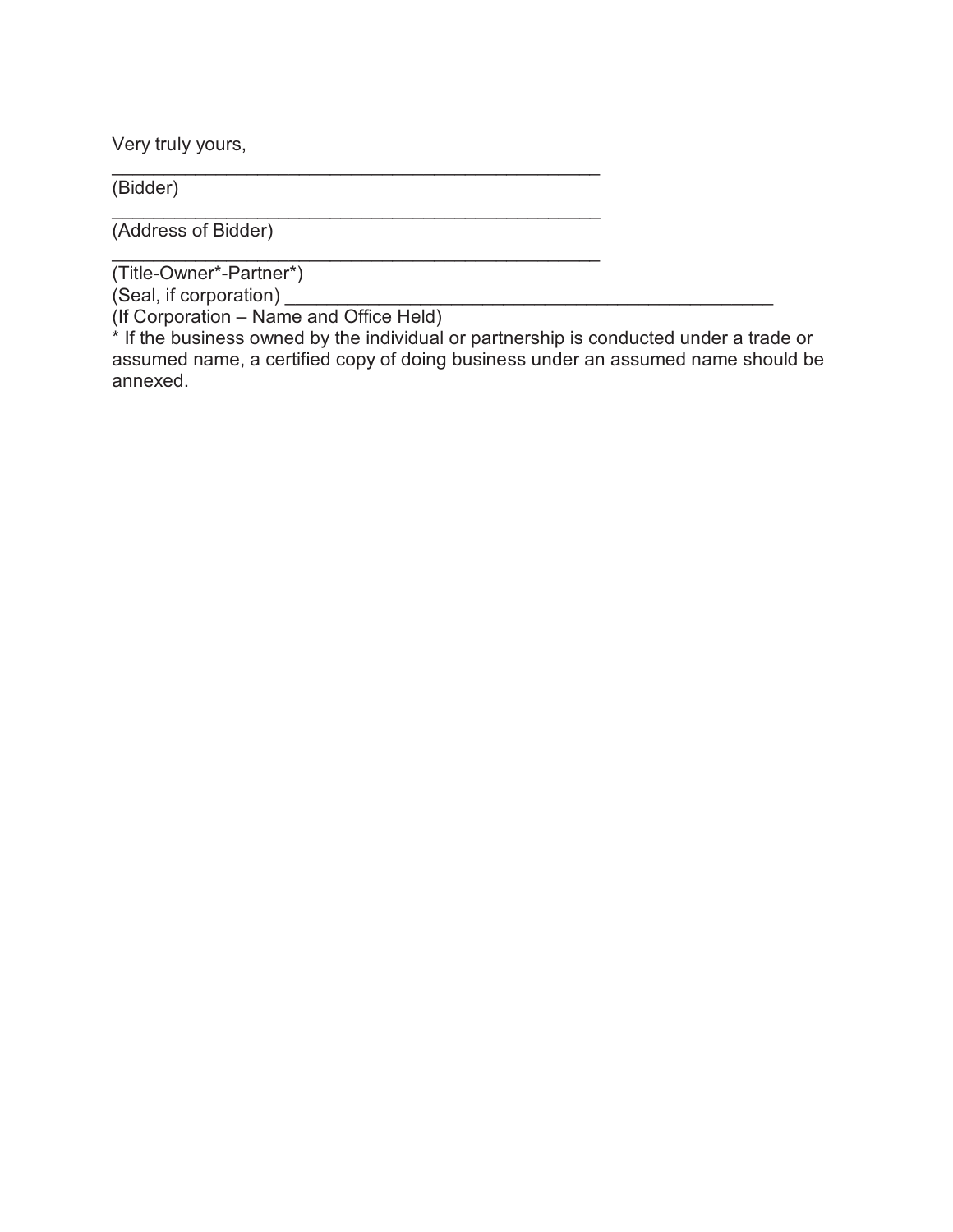# **Appendix C**

## **Contractual Terms and Conditions PROFESSIONAL SERVICES AGREEMENT BETWEEN SOUTHERN CALIFORNIA PUBLIC POWER AUTHORITY AND [ … name …]**

This PROFESSIONAL SERVICES AGREEMENT ("Agreement") is dated as of [… month, day, year…], by and between [ … legal entity name …] ("Consultant"), a [… need legal status of entity such as corporation or other … ], located at [… need street address …], and Southern California Public Power Authority ("SCPPA"), a joint powers agency created pursuant to the laws of the State of California, with offices at 1160 Nicole Court, Pasadena, California 91740. SCPPA and Consultant are also referred to individually as ("Party") and together as ("Parties").

WHEREAS, certain SCPPA member utilities ("Participants") are engaged in the generation, transmission, and distribution of electrical energy to retail customers, including assisting such customers with the efficient use of said energy; and

WHEREAS, Participants have a need for professional and technical services including resource planning, project management, engineering analysis and various studies and reports relating to the assessment, development, selection, contracting, design, engineering, construction, testing, operations and maintenance of various energy systems; and

WHEREAS, Consultant is qualified and capable of providing consulting Services;

NOW, THEREFORE, in consideration of the promises herein and for other good and valuable consideration, the parties agree as follows:

- 1. **Services to be Provided:** SCPPA engages the Consultant to deliver [… general definition …] and other services further described in Exhibit A "Scope of Services" (or "Services"). Detailed procedures and practices to be followed while performing the Scope of Services, including completion acceptance, shall be as set forth in the Scope of Services or a work order issued thereunder. Consultant will perform the services at the direction of and on behalf of SCPPA and Participants.
- 2. **Independent Contractor:** Consultant is an independent contractor and is not an employee of SCPPA or the Participants and shall not be entitled to any benefits or rights, including, but not limited to, sick leave, vacation leave, holiday pay, worker's compensation or other insurance benefits. Consultant shall furnish the services in its own manner and method except as required by this Agreement. Consultant shall have no authority,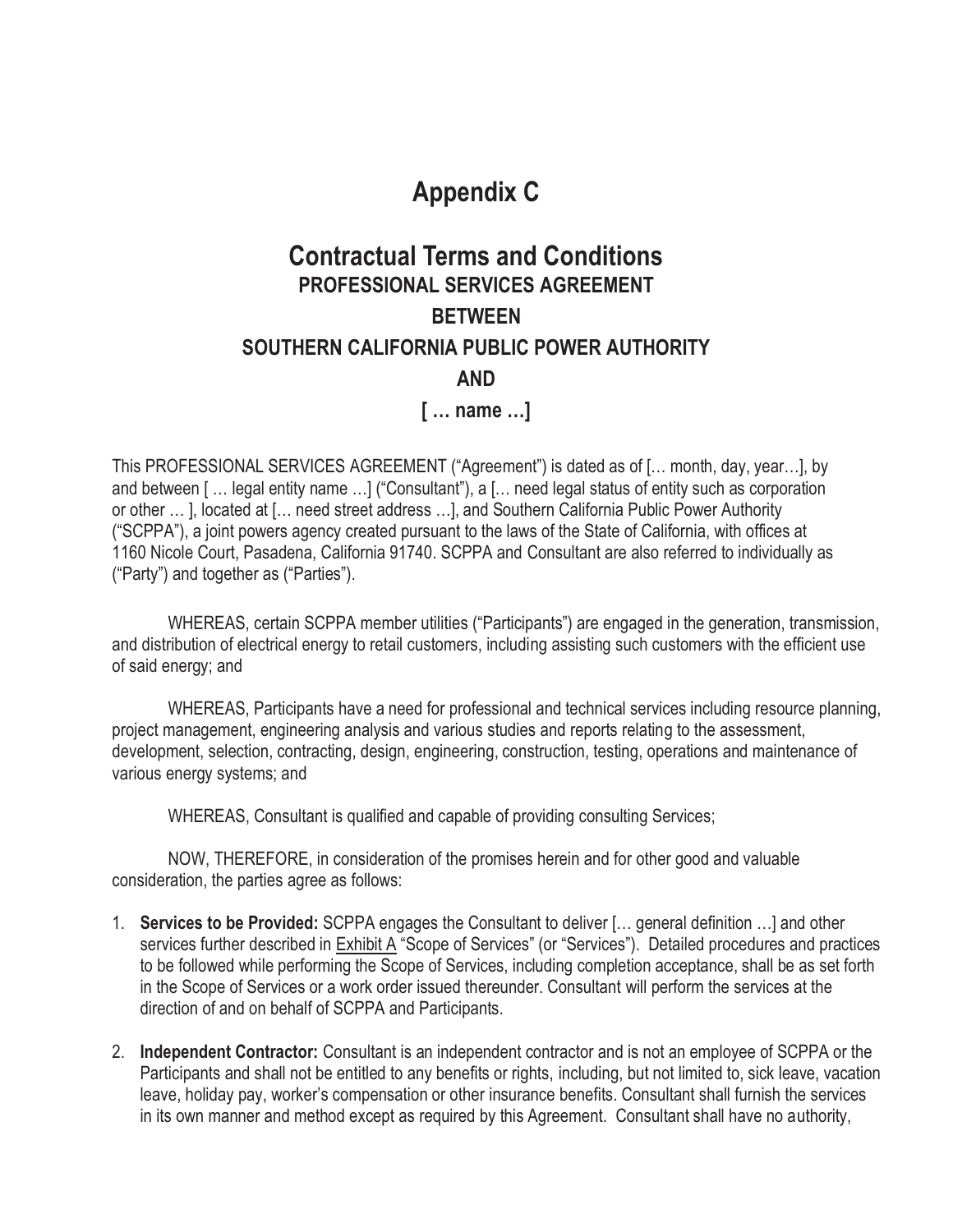express or implied, to act on behalf of or bind SCPPA or the Participants in any capacity whatsoever as agents or otherwise.

- **3. Standard of Care:** The Consultant will perform Services under this Agreement with the degree of skill and diligence normally practiced in the same industry by consultants performing the same or similar services. Consultant shall comply with all Federal, State, County, City and other governing laws, rules and regulations as applicable to the performance of services under this Agreement including Participant business practices or other ordinances including, but not limited to, equal opportunity practices, living wage ordinances, applicable business licenses, taxpayer protection acts (limiting gifts or campaign contributions), and assignment of antitrust causes of action. Consultant is not required to perform the services during fixed hourly or daily times, nor at SCPPA or Participant premises unless as provided in the Scope of Work. Consultant's time spent at SCPPA, Participant, or project location premises shall be subject to normal business hours and security requirements.
- **4. Changes/Amendments:** This Agreement may not be changed except by written amendment signed by both Parties. Services not expressly set forth in this Agreement are excluded. Consultant shall promptly notify SCPPA if changes to the Scope of Services affect the schedule, level of effort or payment to Consultant. If Consultant determines that changes should be made to Exhibit A or Exhibit B, the Consultant will notify SCPPA of such proposed changes in writing, including the effects on the schedule, level of effort and payment for such changes. Thereafter, Consultant and SCPPA shall agree in writing on which changes, if any, shall be included in an amendment to either Exhibit A or Exhibit B and both parties shall sign the affected Exhibit(s). If Consultant is delayed in performing the Services by any act of war, force majeure or other circumstance beyond its control, then Consultant shall not be considered to be in default of the performance of its obligations under this Agreement.
- **5. Payment:** SCPPA agrees to pay Consultant for services in accordance with the terms and schedule contained in Exhibit B. Each invoice shall state the basis for the amount invoiced, including services completed, units and costs, and any work performed. SCPPA shall pay properly invoiced amounts not more than sixty (60) days after delivery of an invoice.
- **6. Taxes:** Any and all taxes imposed on Consultant's income, imposed or assessed by reason of this agreement or its performance, including but not limited to sales or use taxes, shall be paid by Consultant. Consultant shall be responsible for any taxes or penalties assessed by reason of any claims that Consultant is an employee of SCPPA, and SCPPA and Consultant specifically agree that Consultant is not an employee or agent of SCPPA.
- **7. Indemnity**: Consultant undertakes and agrees to defend, indemnify and hold harmless the Southern California Public Power Authority and other SCPPA participating member agencies and their officers, agents, representatives, employees, assigns and successors in interest from and against any and all suits and causes of action, claims, charges, damages, demands, judgments, civil fines and penalties, or losses of any kind or nature whatsoever for death, bodily injury or personal injury to any person, including Consultant's employees and agents, or damage or destruction to any property of either party hereto, or third person in any manner arising by reason of negligent acts, errors, omissions or willful misconduct incident to the performance of this contract on the part of the Consultant, or the Consultant's officers, agents, employees, or subcontractors of any tier, except for the sole active negligence or willful misconduct of SCPPA, its Board, officers, agents, representatives or employees.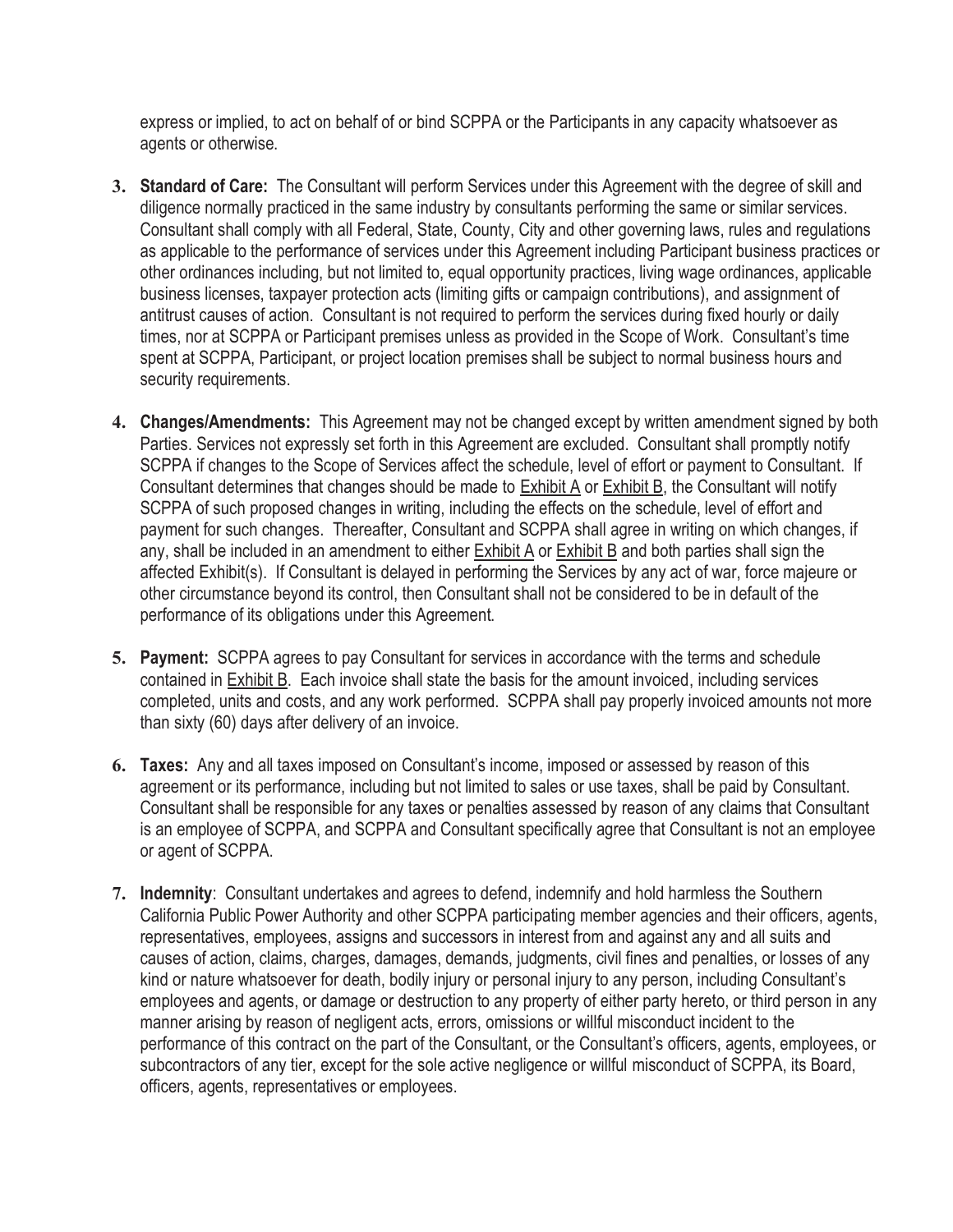- **8. Limitation of Liability**: To the extent permitted by law, and except as provided in Section 9 of this Agreement, the total liability of the Consultant to SCPPA for any claims arising out of this Agreement, whether caused by negligence, errors, omissions, strict liability, breach of contract or contribution, or indemnity claims based on third party claims, shall be limited to direct damages and not exceed one hundred and fifty thousand dollars (\$150,000), provided however this limitation shall not apply in the event of gross negligence, willful misconduct, bad faith of the Consultant, or where occurrence is covered by insurance as provided in Section 9 below in which case the applicable limit pursuant to the insurance policy shall apply.
- **9. Insurance:** Consultant shall, at his own cost and expense, procure and maintain during the entire term of this Agreement, public liability insurance and property damage insurance (issued by an insurance company admitted in the State of California to issue such insurance) naming SCPPA and the applicable Participant(s) as an additional insured against loss or liability caused by or connected with Consultant's use of an automobile in the performance of this Agreement for not less than: (a) \$100,000 for injury to or death to one person, or of not less than \$300,000 for injury to or death to two or more persons as a result of any one accident or incident; and (b) \$50,000 for damage to or destruction of any property of SCPPA or others.

Additionally, Consultant shall, at his own cost and expense, produce and maintain during the entire term of this Agreement comprehensive general liability insurance (issued by an insurance company admitted in the State of California to issue such insurance) naming SCPPA and the applicable Participant(s) as an additional insureds against loss or liability caused by or connected with Consultant's performance under this Agreement for not less than \$1,000,000.

Additionally, Consultant shall, at his own cost and expense, secure and maintain during the entire term of this Agreement, a policy or workers' compensation insurance with statutory limits or provide a waiver certifying that no employees and/or volunteers subject to the Labor Code provisions will be used in the performance of services under this Agreement.

The insurance policy shall contain the following provisions:

"It is agreed that any insurance maintained by SCPPA shall apply in excess of and not contribute with insurance provided by this policy."

"SCPPA, its officers and employees, and the applicable SCPPA agencies and their officers and employees are added as additional insureds with respect to the activities done pursuant to this agreement on behalf of the named insured."

This insurance shall not be cancelled, limited in scope or coverage or non-renewed until after thirty (30) days written notice has been given to:

Executive Director Southern California Public Power Authority 1160 Nicole Court Glendora, CA 91740 FAX: 626.793.9461

**10. Term and Termination:** The term of this Agreement shall be for three (3) years from the date hereof. Notwithstanding anything to the contrary contained herein, either Party may terminate this Agreement, with or without cause, upon thirty (30) days' written notice to the other Party. SCPPA shall pay Consultant for all services rendered up to the date of termination plus reasonable expenses for winding down the services. Any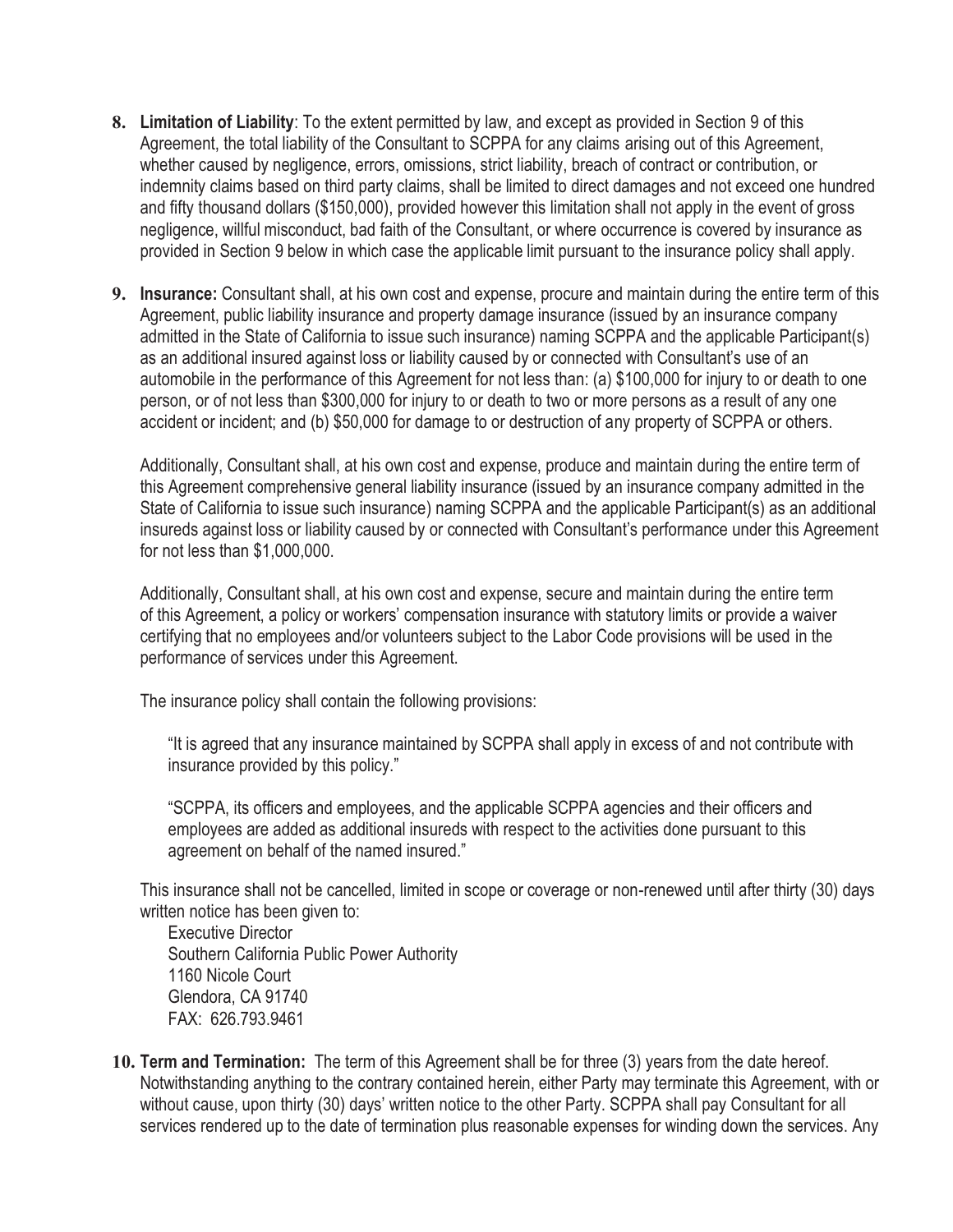payment, indemnity, and work product rights or obligations pursuant to Sections 5, 7, and 11, respectively, shall survive the termination of this Agreement.

### **11. Use and Ownership of Work Products:**

- (a) Work Product. As used in this agreement, the term "Work Product" means any and all materials fixed in a tangible medium of expression, including software code, written procedures, written documents, abstracts and summaries thereof, or any portions or components of the foregoing created, written, developed, conceived, perfected or designed in connections with the Services provided under this Agreement.
- (b) SCPPA shall retain all rights, title and interest in and to the Work Product, including all intellectual property rights therein and any and all enhancements, improvements and derivative works thereof, and Consultant obtains no rights therein.
- **12. Information Provided by Others:** SCPPA and/or Participants shall provide to the Consultant in a timely manner any information indicated is needed to perform the services hereunder. Consultant may rely on the accuracy of information provided by SCPPA and its representatives.
- **13. Dispute Resolution:** Consultant and SCPPA shall attempt to resolve conflicts or disputes under this Agreement in a fair and reasonable manner and agree that if resolution cannot be made to attempt to mediate the conflict by a professional mediator. If mediation does not settle any dispute or action which arises under this Agreement or which relates in any way to this Agreement or the subject matter of this Agreement, it shall be subject to arbitration under the rules governing commercial arbitration as promulgated by the American Arbitration Association, arbitrability shall be subject to the Federal Arbitration Act and the locale of the arbitration shall be Southern California.

### **14. Miscellaneous:**

- (a) This Agreement is binding upon and will inure to the benefit of the SCPPA and Consultant and their respective successors and assigns. Neither Party may assign its rights or obligations hereunder without the prior written consent of the other Party; provided, however, that either Party may assign this Agreement to a successor of the Party's entire business relating to this Agreement.
- (b) If any provision of this Agreement is invalid or unenforceable, the remainder of this Agreement shall continue in full force and effect and the provision declared invalid or unenforceable shall continue in full force shall continue as to other circumstances in accordance with, the laws of the State of California.
- (c) This Agreement is entered into in Los Angeles County in the State of California and shall be governed by, and construed in accordance with, the laws of the State of California.
- (d) Prevailing Wage Rates: Consultant shall conform to prevailing wage rates applicable to the location(s) where any work is being performed.

### **15. Signature Clause:**

IN WITNESS WHEREOF, each signatory hereto represents that he or she has been properly authorized to execute and deliver this Agreement on behalf of the Party for which he or she signs.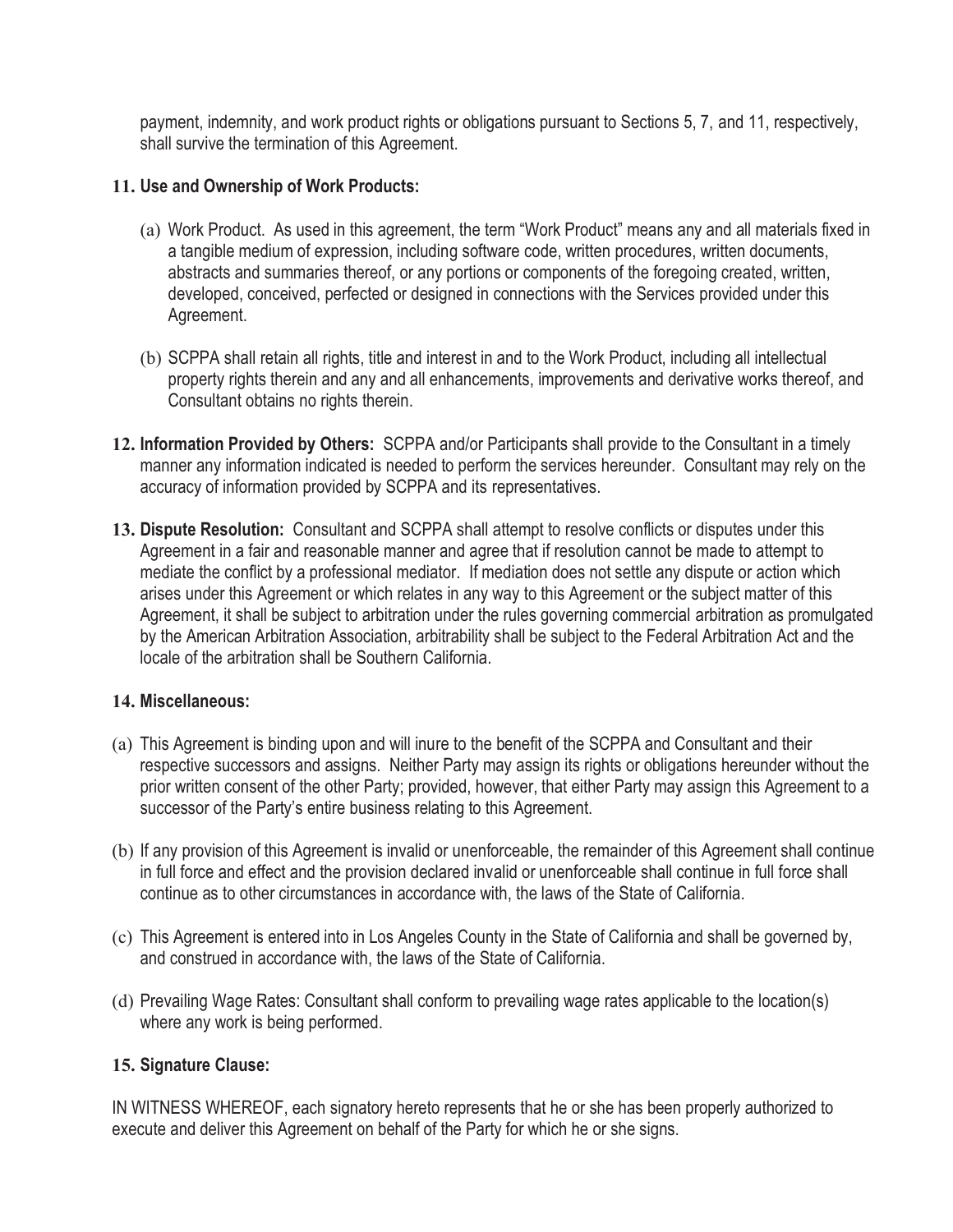### **SOUTHERN CALIFORNIA PUBLIC POWER AUTHORITY**

By: \_\_\_\_\_\_\_\_\_\_\_\_\_\_\_\_\_\_\_\_\_\_\_\_\_\_\_\_\_\_\_\_\_\_

 BILL D. CARNAHAN Executive Director Southern California Public Power Authority 1160 Nicole Court Glendora, CA 91740 626.793.9364 FAX: 626.793.9461

and;

**[ … LEGAL ENTITY NAME …]** 

By: \_\_\_\_\_\_\_\_\_\_\_\_\_\_\_\_\_\_\_\_\_\_\_\_\_\_\_\_\_\_\_\_\_\_

[ … printed name …]

[ … printed title …]

[ ... contact information, mailing address, phone, fax and email ...]